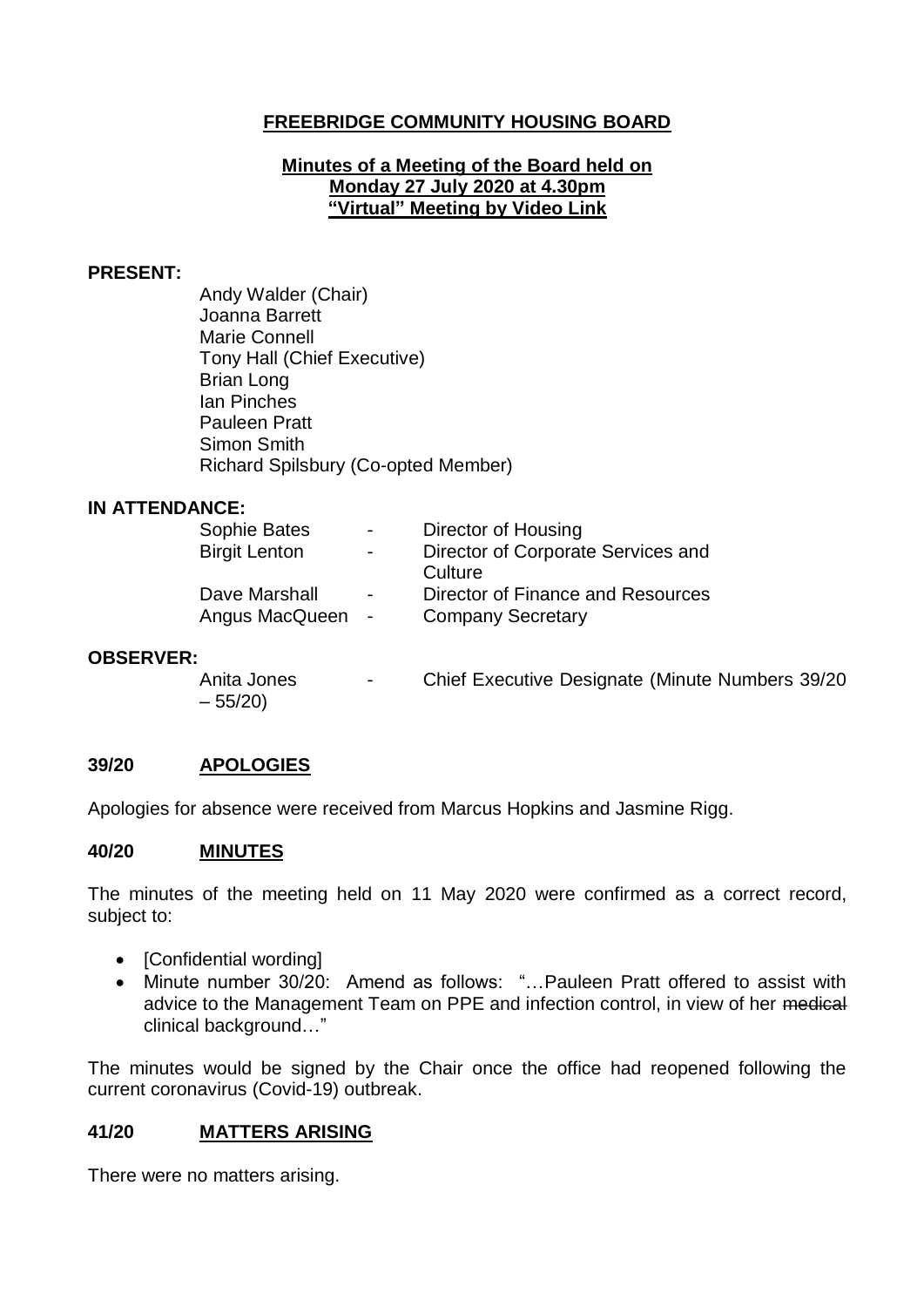# **42/20 ACTION SHEET**

The Board noted the action sheet.

# **43/20 DECLARATIONS OF INTEREST**

The following Board Members declared interests in various aspects of the item at minute number 49/20 – Governance and Remuneration Committee recommendations: Jo Barrett, Marie Connell, Marcus Hopkins and Brian Long. As there was no discussion on this item, the Board was content that they should remain present for its duration.

## **44/20 ASSURANCE CONTEXT REPORT**

### **(a) Introduction**

The Chief Executive presented a report which provided information and context with the aim of enabling the Board to work through the key recommendations within the following items on the agenda: Internal Controls Assurance Annual Report 2019/20 (minute number 46/20) and Draft Statutory Accounts 2019/20 (minute number 47/20).

[Confidential wording]

# **(f) Internal Controls Assurance Annual Report 2019/20**

The Chief Executive stated that, in light of the information contained in the Assurance Context Report and discussed at this meeting, the Management Team remained of the view that the Internal Controls Assurance Annual Report 2019/20 should be approved by the Board as written and the internal controls statement it contained should be included in the statutory accounts. The Board supported this view. The Chief Executive placed on record his thanks to the Business Assurance Manager for his considerable amount of work in preparing the Annual Report.

The Board observed that the Internal Controls Assurance Annual Report 2019/20 included a self-assessment of "Adequate" in respect of internal controls. The Board agreed that, although this was not ideally where we would want to be, this was an appropriate rating. It was noted that "Adequate" covered a broad range of circumstances.

## **45/20 AUDIT AND RISK COMMITTEE RECOMMENDATIONS**

The Board received a report which introduced the recommendations of the meeting of the Audit and Risk Committee held on 6 July 2020.

Recommendations 1 and 2, as listed in the report, were considered under item 11 of the agenda (minute number 46/20 below), and recommendations 3, 4 and 5 were considered under item 12 of the agenda (minute number 47/20 below).

## **46/20 INTERNAL CONTROLS ASSURANCE ANNUAL REPORT 2019/20**

The Board considered the Internal Controls Assurance Annual Report 2019/20. In view of the detailed consideration of the issues within the Assurance Context Report (minute number 44/20 above refers), no further discussion took place under this item.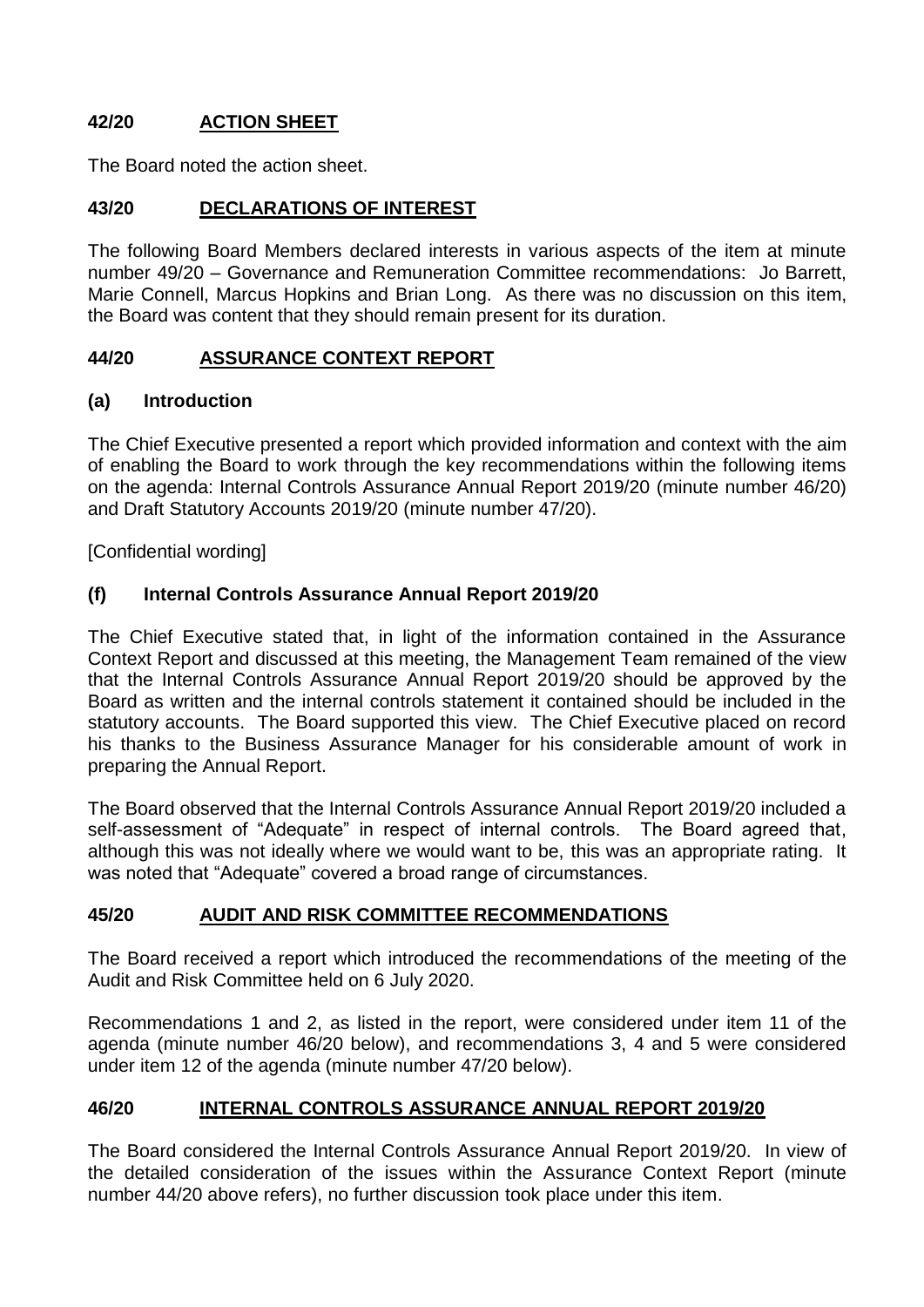### **RESOLVED:**

- 1) That the Internal Controls Assurance Annual Report 2019/20 be approved.
- 2) That the Statement of Internal Controls be approved for inclusion in Freebridge's statutory financial accounts 2019/20.

#### **47/20 DRAFT STATUTORY ACCOUNTS 2019/20**

The Director of Finance and Resources presented a report which detailed the Association's draft statutory accounts 2019/20, including the Board of Management Report, Strategic Report, Auditor's Report and Financial Statements. Also presented for approval were the Audit Findings Document 2019/20 and the Letter of Representation to the External Auditor.

The Director of Finance and Resources highlighted that the audit process had been smooth, despite the current pandemic and the resulting "lockdown". The Board placed on record its thanks to the Freebridge Finance team and the External Audit team at Mazars for this achievement in such unusual circumstances.

The Director of Finance and Resources confirmed that the "going concern" conclusion in the statutory accounts remained valid.

The Board noted that the Audit and Risk Committee had raised a concern about the inclusion in the statutory accounts of a key performance indicator table which showed that Freebridge was not expected to meet its three-year stretch targets. The Director of Finance and Resources advised that he had, in consultation with the External Auditor, reached the view that it would be appropriate to retain this table in the accounts but with the addition of explanatory wording. The Board supported this approach.

### **RESOLVED:**

- 1) That the statutory accounts 2019/20 be approved, subject to the inclusion of explanatory wording regarding the key performance indicator table.
- 2) That the Audit Findings Document 2019/20 be approved for submission to the Regulator of Social Housing.
- 3) That the Letter of Representation be approved for signature by the Chief Executive.

### **48/20 PROCUREMENT STRATEGY UPDATE 2020**

The Director of Finance and Resources presented a report which reviewed the Procurement Strategy.

### **RESOLVED:**

- 1) That the updated Procurement Strategy be approved.
- 2) That the Procurement Policy in the Policy and Procedural Handbook be amended to incorporate the amendments in section 1.1 (Procurement Policy) of the Procurement Strategy.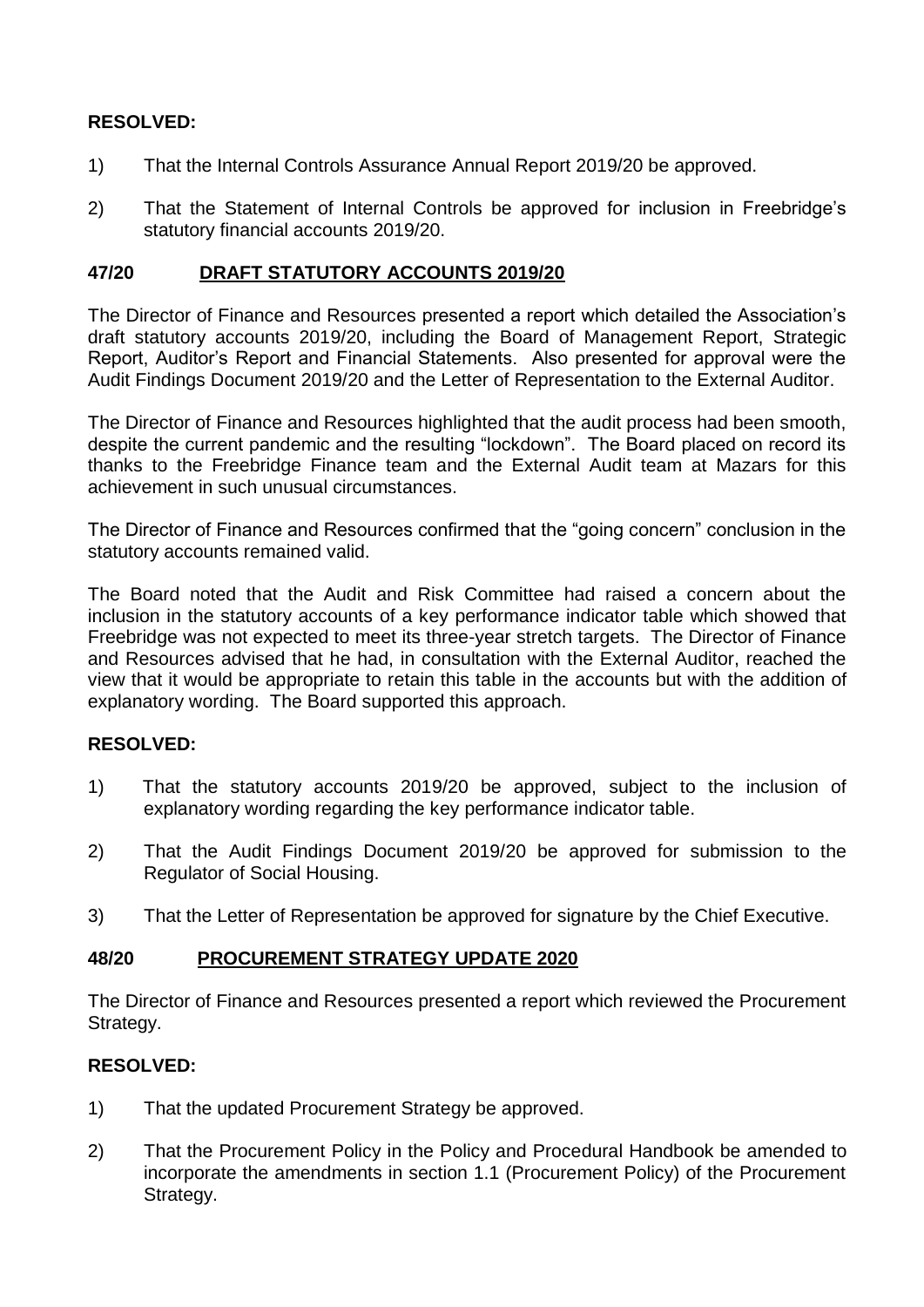### **49/20 GOVERNANCE AND REMUNERATION COMMITTEE RECOMMENDATIONS**

The Board considered the recommendations of the Governance and Remuneration Committee meeting held on 29 June 2020.

Brian Long said that he did not believe that his involvement as a Board Member with West Norfolk Housing would result in a significant conflict of interest, and that he would always ensure that any conflict was managed with the utmost probity.

## **RESOLVED:**

- 1) That the proposals in relation to Board Appraisal and Governance Review set out in the report to the Committee be approved.
- 2) That adoption of the recommendations from the independent Board remuneration review be deferred until 1 July 2021 (with an additional uplift in line with any employee increase in 2021), and a remuneration increase for Board Members this year which would be in line with any employee increase be accepted.
- 3) That it be proposed to the Annual General Meeting in September 2020 that Marie Connell be reappointed as a Board Member until the Annual General Meeting in September 2023.
- 4) That the current position in relation to other housing providers, Board membership and shareholding be acknowledged, and the appointment of Joanna Barrett, Brian Long and Ian Pinches as shareholders be ratified.
- 5) That the changes made in respect of the complaints process change pilot be made permanent.
- 6) That the Customer Service Manager work with the Complaints Co-ordinator to provide better quality (and detailed) data around the complaints we receive, and the learning we take from them, to the Board (via the Customer Service Committee, once in place), the Tenant Panel and Freebridge's Management Team.
- 7) That a further change to the last part of the complaints process be approved, in respect of when complaints are reviewed by the Housing Ombudsman: that the Board (via the Customer Service Committee) and the Tenant Panel receive the copies of all Housing Ombudsman determination letters and reports regardless as to the nature of the way the resolution has been achieved. This is instead of holding a Complaints Panel meeting to consider Ombudsman cases; such a meeting appears to be no longer requested by the Ombudsman.

# **50/20 CHAIR'S UPDATE**

The Chair said that he had been maintaining contact with other Chairs through various networks, particularly around how different associations were tackling the issues arising from the Covid-19 pandemic. He believed that Freebridge was managing the crisis very well.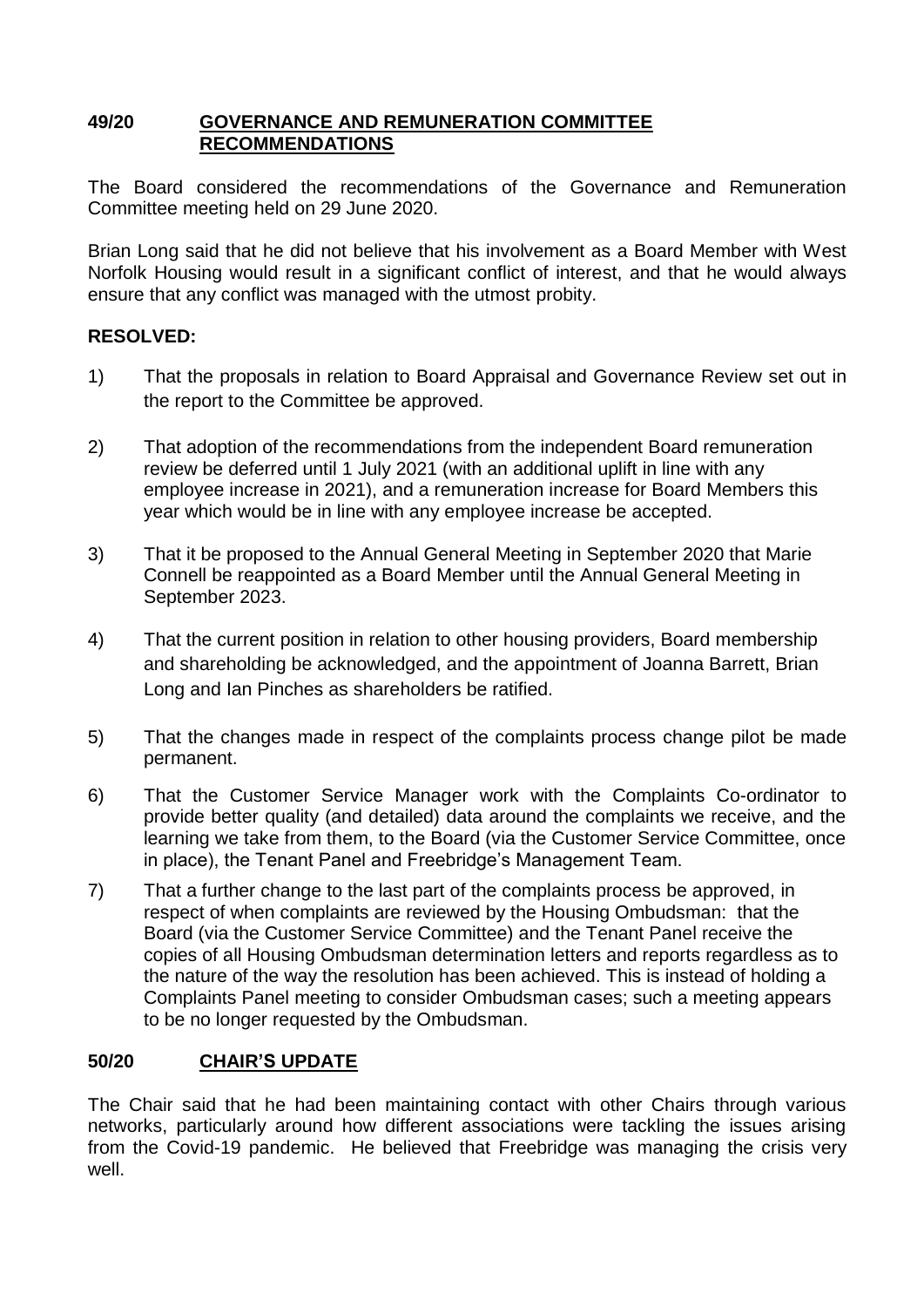Other than that, he had been keeping the Board informed throughout the pandemic, and so had no further update for this meeting.

# **51/20 MANAGEMENT TEAM UPDATE**

### **(a) Introduction**

A written update from the Management Team had been previously circulated and was noted by the Board.

The written update covered the following issues

- Covid-19 Update
- Hillington Square Project
- Development Agreement with Longhurst
- Electrical Tests
- Asset Disposal
- Assets and Liabilities Register
- Local Government Pension Scheme Pension Policy Statement

Discussion took place on aspects of the update as set out below.

### **(b) Hillington Square Project**

The Chief Executive said that it was expected that the planning application to complete the Hillington Square project would be submitted the following day. [Note: The planning permission was, indeed, submitted the following day.]

[Confidential wording]

### **(d) Asset Disposal**

[Confidential wording]

## **52/20 PERFORMANCE PACK**

Confidential item

### **53/20 WRITTEN RESOLUTIONS**

The Board noted the following written resolutions:

- Amendments to the Board Member Agreement for Services
- Amendment to Financial Regulation 7 (Tender Processes)
- Customer Refund of Overpaid Housing Benefit
- New Chief Executive Contract of Employment
- Nil Rent Leases
- Policy Statements Review